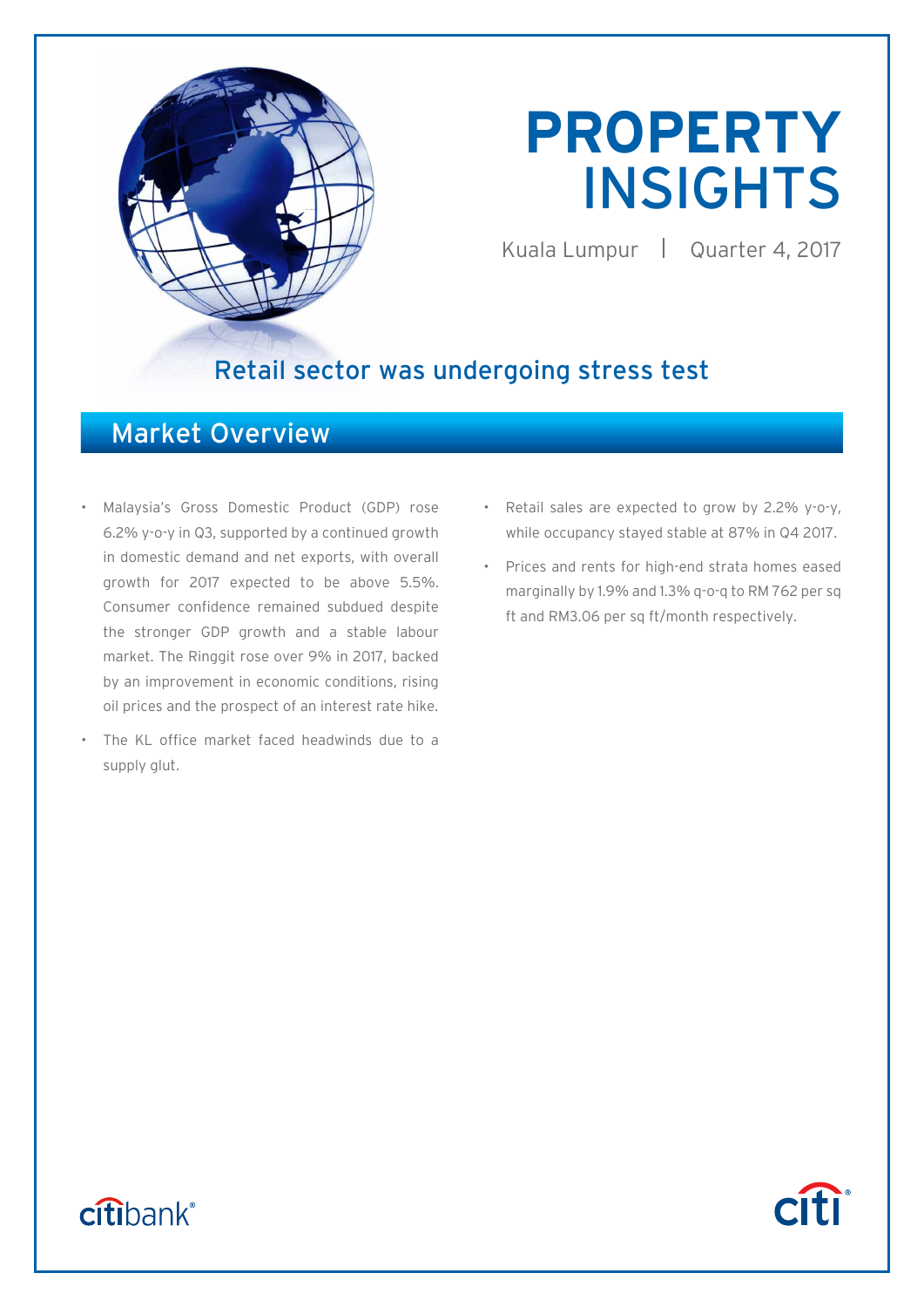# Trends & Updates

# The Economy

#### **Key Highlights in Q4**

- Malaysia's economy expanded by 6.2% y-o-y in Q3 2017 (Q2 2017: 5.8% y-o-y).
- Unemployment rate remains unchanged at 3.4% in Q3 2017.
- Headline inflation, measured by the annual change in the Consumer Price Index (CPI), moderated to 3.8% in Q3 (Q2 2017: 4.0%).
- The Consumer Sentiment Index declined to 77.1 in Q3 from 80.7 in Q2 2017.
- In 2017 the Ringgit appreciated by 9.2%, to RM4.08 per US dollar.

#### **Market Commentary**

Malaysia's GDP recorded a growth of 6.2% y-o-y in Q3 2017 (Q2 2017: 5.8%), driven by continued expansion in domestic demand and net exports (Figure 1). On a q-o-q seasonally adjusted basis, the economy grew by 1.8% (Q2 2017: 1.3%).

The growth of domestic demand increased to 6.6% y-o-y in Q3 (Q2 2017: 5.7%), as both private sector spending and public expenditure registered higher y-o-y growth of 7.3% and 4.1% respectively. Net exports rose 1.7% y-o-y, partly driven by the stronger demand for electrical and electronic (E&E) products.

Supply-side growth was led by the manufacturing and services sectors, which grew at a faster rate of 7.0% and 6.6% respectively. Growth of construction and agriculture sectors moderated to 6.1% and 4.1% respectively. The mining sector improved significantly with a y-o-y growth of 3.1%, due to higher natural gas production in Sabah and Sarawak.

The labour market remained stable with a net employment gain of 69,000 in Q3. Unemployment rate is expected to remain at 3.4% by the end of 2017. Notwithstanding, the Consumer Sentiment Index (CSI) declined in Q3 after increasing for two consecutive quarters (Figure 2).

#### Figure 1

#### **Malaysia GDP growth and unemployment**



Source :Bank Negara Malaysia, Department of Statistics Malaysia, NTL Research

### The Ringgit is expected to continue its uptrend in 2018, supported by the encouraging GDP growth, higher oil prices and potential rate hike



Source: Bank Negara Malaysia, NTL Research

Lower domestic fuel prices have contributed to the inflation rate moderating to 3.8% (Q2 2017: 4.0%). With the rising global oil prices, Bank Negara Malaysia (BNM) expects the full-year headline inflation to be at the upper end of its projected range of 3% - 4%.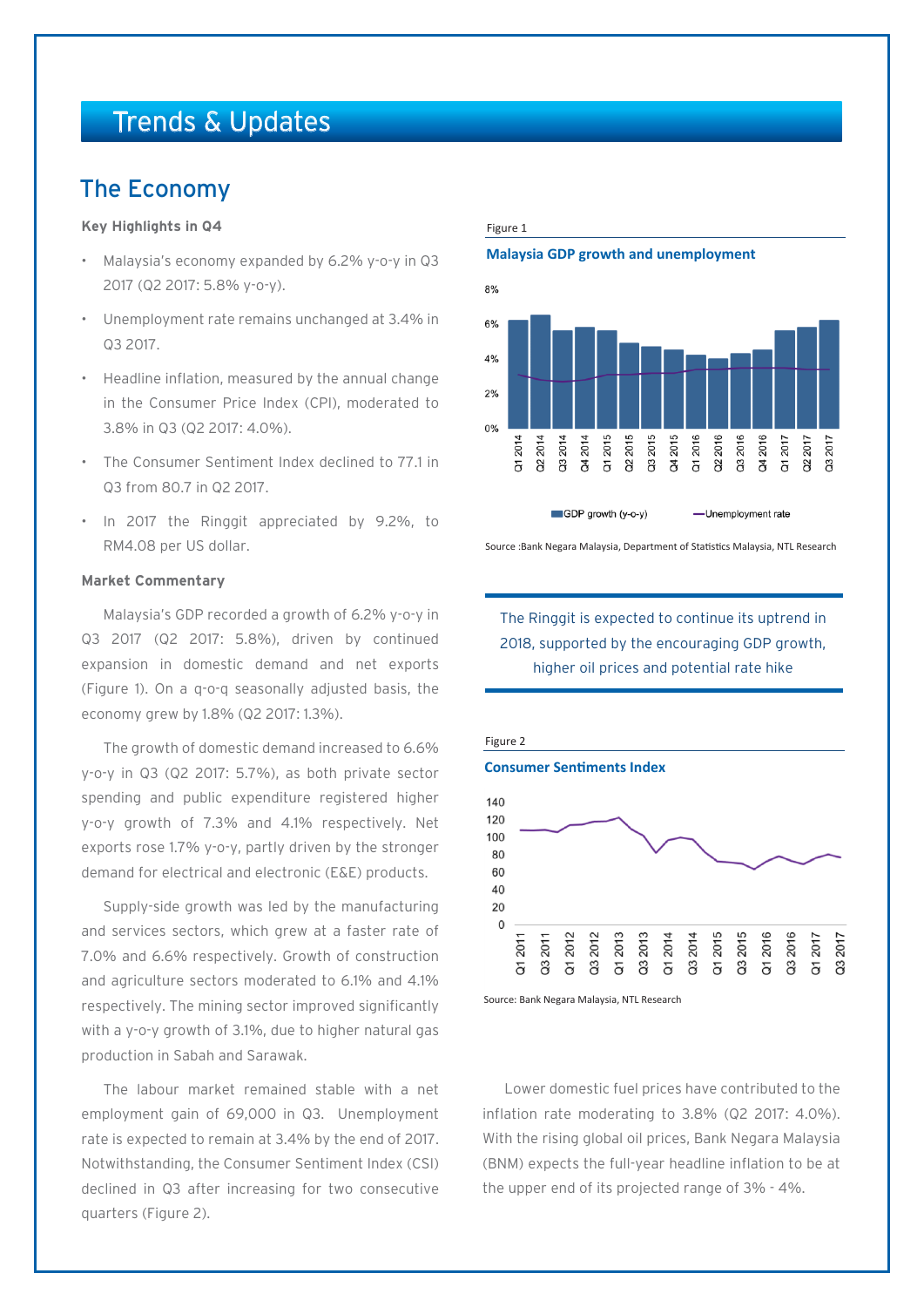While BNM maintained the Overnight Policy Rate (OPR) at 3%, it has signaled a potential review on the current OPR given the improving economic conditions

Between 29 September and 29 December, the Ringgit appreciated against the US dollar by 3.9%. Overall, the Ringgit rose over 9% in 2017 (Figure 3), amid stronger economic performance, rising oil prices and the prospect of an OPR hike in 2018.

#### **Outlook**

Malaysia will be closely watched due to its upcoming general election, which must be held by August 2018. Nevertheless, with the sustained domestic demand and strong export performance,

# Residential

#### **Key Highlights in Q4**

- In Q4 2017, three residential projects with a total of 1,432 high-end condominium units were completed, two of which are in the city centre.
- Of the 9,693 units that were initially expected to complete throughout the year, only 5,315 units (or 55%) from 11 high-end residential projects were completed. Some 6,176 units of high-end condominiums are expected to come on board throughout 2018, with 51% of the upcoming supply coming from the city centre (Figure 4).
- Prices for high-end condominiums remained stable at RM762 per sq ft in 2017, improving by 2.7% y-o-y (Figure 5).
- Nonetheless, rents for high-end condominiums recorded a small decline of 2.3% y-o-y at RM 3.06 per sq ft per month.

#### **Market Commentary**

Buyers and developers remained highly cautious in 2017, as sales and new launches continued to slow, especially for high-end and luxury properties. This is largely due to the increasingly saturated market amid a challenging marketing environment and a mismatch in price expectations.

#### Figure 3

#### **Malaysian Ringgit Exchange Rate**



Source: Malaysian Institute of Economic Research, NTL Research

Malaysia's GDP growth for the year 2018 is projected to range from 5.0% to 5.5%.



#### Figure 5

#### **Rental and price indices of high-end condominiums in Kuala Lumpur**



Source: NTL Research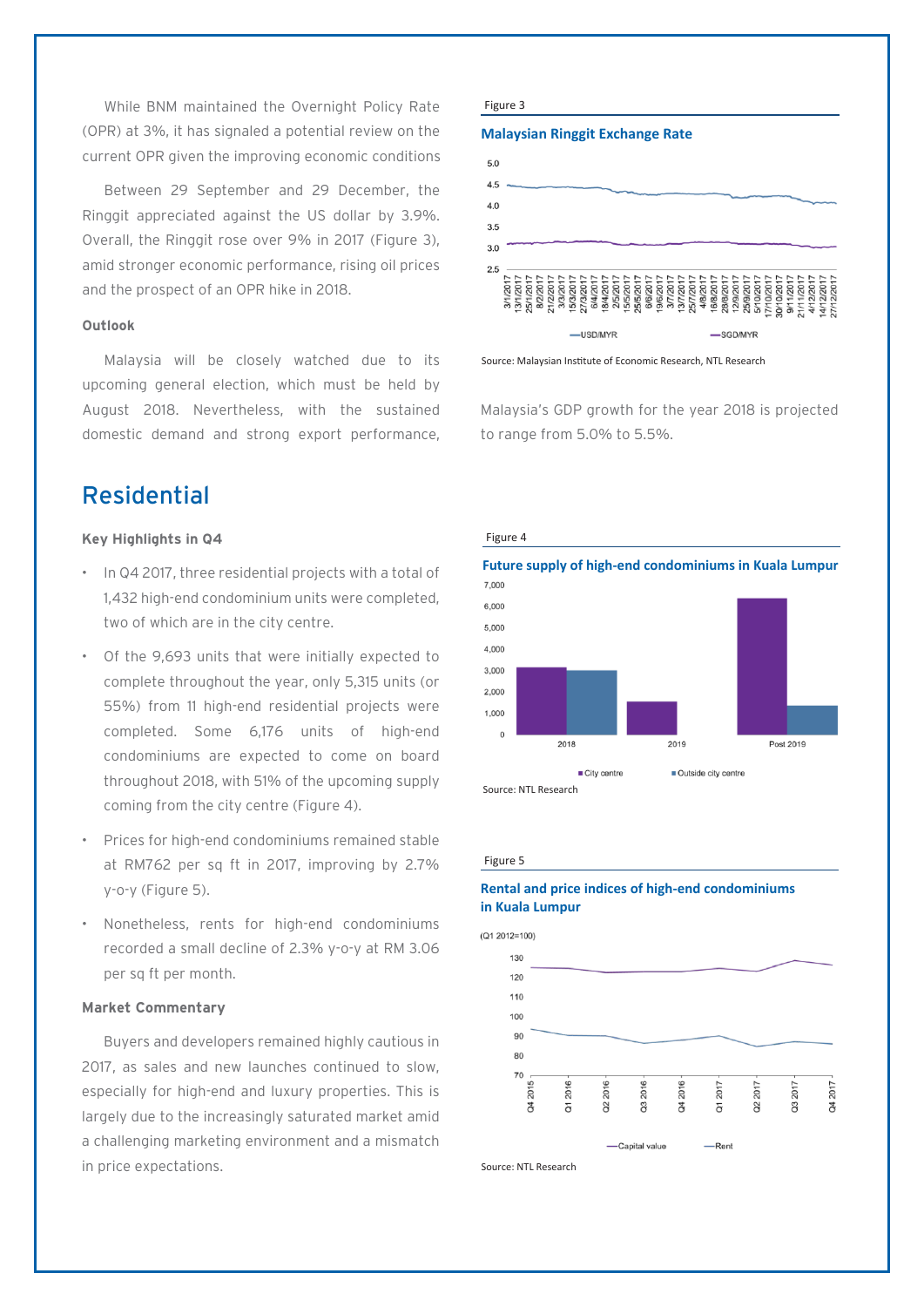The recent residential projects launches leveraged on the financing schemes in the mass market where the Government has put in more resources in the last two National Budgets to help the predominantly lower (B40) and middle (M40) income earners.

This is further reinforced by the latest initiative made by the Government in the recently announced National Budget 2018 to allocate a sum of RM2.2bn for the public housing sector, particularly to strengthen home ownerships among B40 and M40 groups. Out of the sum budgeted, some RM1.5bn is allocated for PR1MA housing to build 210,000 units priced at RM250,000 and below. Other initiatives announced during the Budget included the "step-up financing scheme", an end-financing scheme of which eligible buyers will get access to higher loan amounts. The scheme is established in collaboration with Bank Negara Malaysia, the Employees Provident Fund (EPF) and four banks (Maybank, CIMB, RHB and AmBank). Initially provided to PR1MA, the scheme is now extended to private developers, and some 2,000 units are allocated for MyDeposit and MyHomes. This will encourage developers to build more affordable housing.

# Retail

#### **Key Highlights in Q4**

- Retail sales contracted 1.1% in Q3 2017, swayed from projections of 2.9% and 4.0% by the Malaysia Retailers Association (MRA) and Retail Group Malaysia (RGM), respectively.
- Malaysia Retailers Association (MRA) forecasted a 3.8% growth for the final quarter of 2017.
- Total retail stock in Kuala Lumpur remained at 31 million sq ft with no new completion during the quarter.
- Occupancy of retail malls in Kuala Lumpur lingered at 87%.

#### **Market Commentary**

The Consumer Sentiment Index (CSI) fell to 77.1 in Q3 from the year-high of 80.7 in Q2. The recovery in Q2 was unable to sustain as the slide in retail sales

The Government's initiatives such as PR1MA Skim Pembiayaan and MyDeposit Programme will assist the first-time home buyers with their deposit and instalment plans when purchasing a home. These initiatives will help boost home ownership.

#### **Outlook**

The general weak outlook for the market is likely to extend until at least H2 2018. Concerns over the affordability of private homes will be a persistent theme for the housing sector and a source of political discontent especially for those living in urban areas. Separately, the glut in the high end residential market may lead to a downturn in price, which could have a wide-ranging impact on the economy.

The residential market is expected to remain subdued throughout 2018. The increase in home prices is likely to continue to moderate, if not weaken, as developers and property speculators unload unsold completed stock.

coincided with the eroding sentiments amid escalating cost of living, especially in key cities such as Kuala Lumpur. Despite the quarterly decline, the CSI has moved up 5% y-o-y.

Decline in sales was reported in all retail sub-sectors except pharmacy, personal care and other specialty retail stores, which recorded a 6% growth.

In November 2017, five Giant outlets closed down upon lease expiration as part of a consolidation plan. The five premises that were closed were located at Sri Manjung, Sungai Petani, Sibu, Selayang Lama, and Shah Alam City Centre Mall. GCH Retail (Malaysia) Sdn. Bhd. asserted that the decision to discontinue the leasing contracts was made to improve efficiency and productivity. The company also owns three other brands, namely Mercato, Cold Storage, and Jasons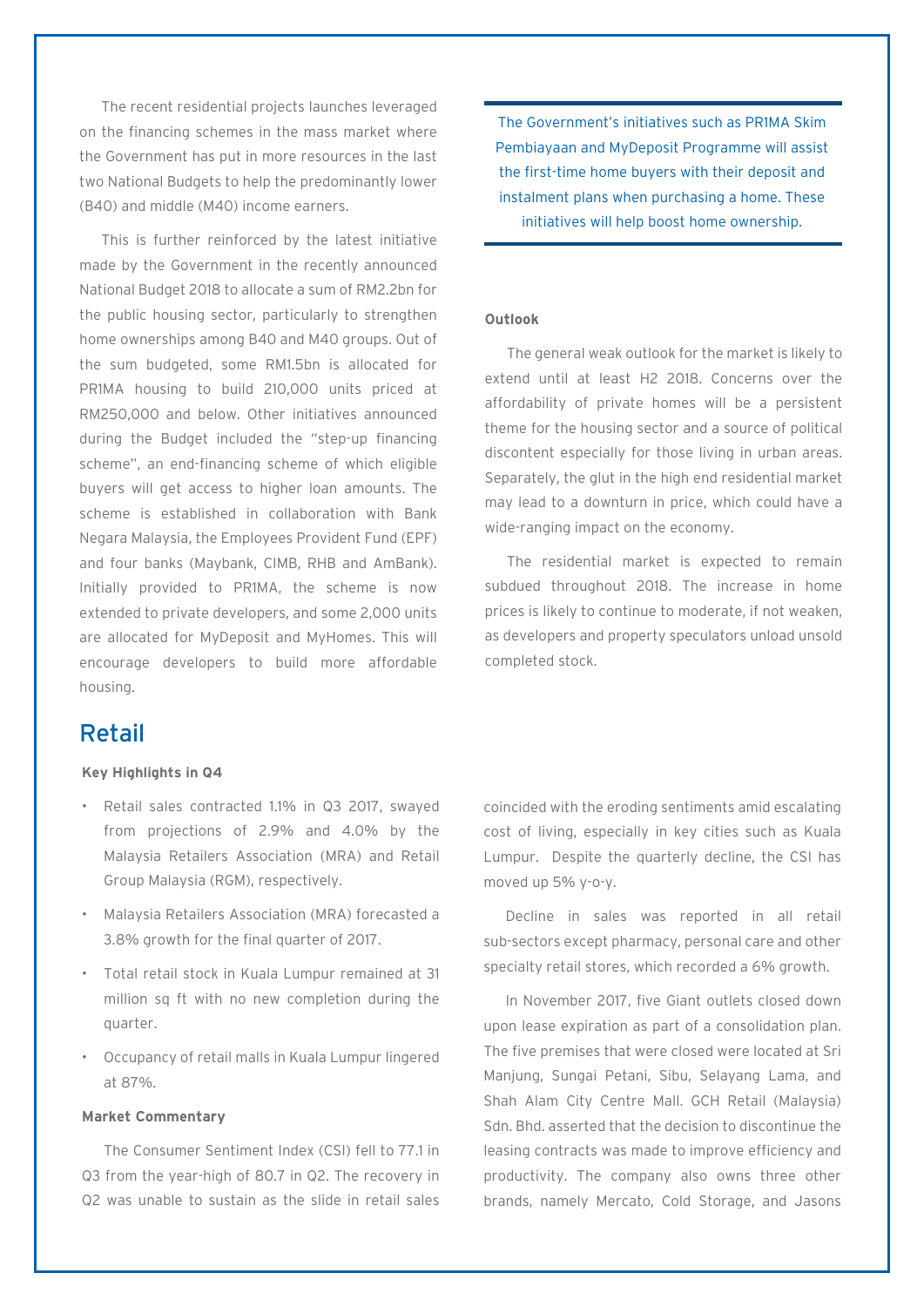Food Hall. Other major retailers such as AEON and Tesco have implemented similar plans in 2017.

The iconic Ampang Park, one of the oldest malls in Kuala Lumpur, closed down at the end of the year to make way for the construction of a new MRT station.

Notwithstanding, the retail scene in Johor Bahru was boosted with the opening of Paradigm Mall (NLA: 1.3 million sq ft) and an IKEA at Tebrau, the largest one in Southeast Asia, spanning an area of over 502,700 sq ft. The Swedish furniture giant currently has three outlets in Malaysia and is making its way to the North, with the fourth outlet in Batu Kawan, Penang, which is expected to complete in 2019.

Recovery of the Malaysian retail market in 2018 is highly dependent on the outcome of the general election, external economic demand and Ringgit performance.

#### **Outlook**

More retailers are reviewing their business strategy, including downsizing, considering the challenges faced by the retail sector. Retail Group Malaysia (RGM) estimated a 2.2% growth for the year 2017. This is the third downward revision since its initial estimate of 5.0% made in late 2016. The upcoming supply in 2018 further adds pressure to the rents (Figure 6 and Table 1).

### **Office**

#### **Key Highlights in Q4**

- The total office stock amounted to 81.7 million sq ft, with 2.3 million sq ft completed by end 2017.
- Average occupancy rate of office space declined to 80.4% from 81.4% in Q3 as weaker market conditions persisted despite a recovery in economic growth and oil prices. On a y-o-y basis, the occupancy rate trended downwards from 82.3% in Q4 2016.
- Capital value and average rental rate stayed flat y-o-y respectively at RM933 per sq ft, and RM6.03 per sq ft (Figure 7) in Q4 2017.

#### Figure 6

#### **Retail new supply (NLA) in Kuala Lumpur, sq ft (million)**



Source: NTL Research

#### Table 1

#### **Selected upcoming retail malls in Klang Valley**

| Name of development    | Est area<br>(NLA, sqft) | Location | Est year of<br>completion |
|------------------------|-------------------------|----------|---------------------------|
| Tropicana Gardens Mall | 1,000,000               | Selangor | 2018                      |
| Central Plaza @ i-City | 1,000,000               | Selangor | 2018                      |
| Damansara City Mall    | 2,500,000               | Selangor | 2018                      |

#### Source: NTL Research

Nevertheless, RGM also projects a 6.0% growth rate in retail sale for 2018 but reaffirms that the recovery of the Malaysian retail market next year is highly dependent on the outcome of the general election, external economic demand and the Ringgit's performance.





Figure 7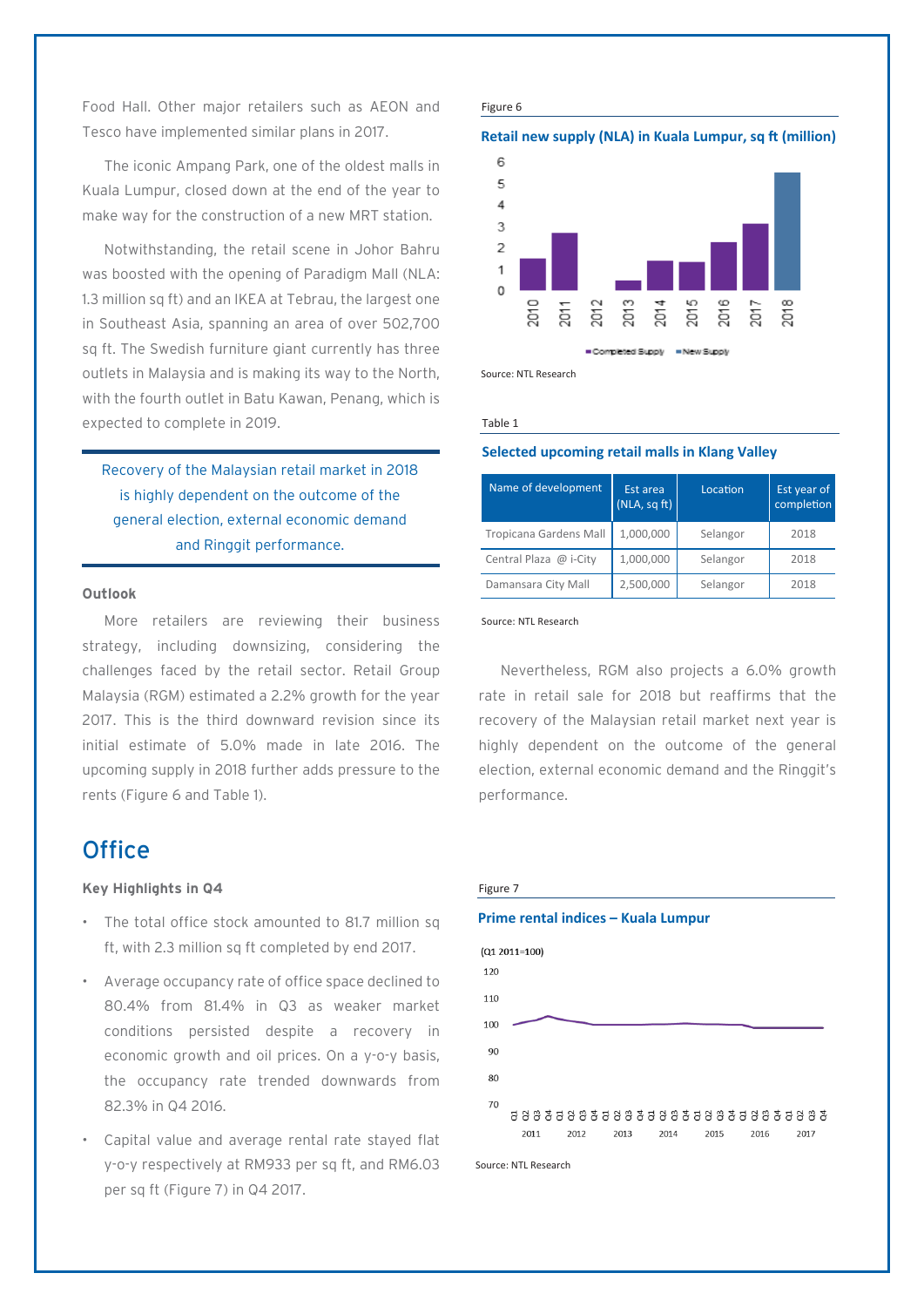#### **Market Commentary**

With the latest additions in Q4 to the KL office stock, namely KL Eco City Corporate Office Tower 3 (NLA: 420,000 sq ft) and KL Gateway Tower 2 (NLA: 396,000 sq ft), the total office stock amounted to 81.7 million sq ft as of end 2017.

Average occupancy rate continued to decline, dropping to 80.4% in Q4 2017 from 81.4% due to the weak absorption rate in 2017 (Figure 8). While the recovery in oil prices boosted economic prospects, the improved outlook has yet to be translated to higher demand of office space.

Average rental rate for prime office space maintained q-o-q at RM6.03 per sq ft per month in Q4 2017, and likewise the non-prime buildings at RM4.25 psf per month. The rents also stayed flat on a y-o-y basis. Capital values of prime office buildings remained unchanged since 2016 at RM933 psf. Correspondingly, office yield maintained at around 6.00-6.25%, which has remained unchanged since 2015.

In H2 2017, there were only a handful of office buildings transacted in KL. The capital market beyond KL was similarly subdued with few transactions. However, a notable transaction in Q4 was the sale of Bangunan Affin Bank, Shah Alam in October 2017 for RM531 per sq ft.

The new financial district of TRX continued to gain traction in 2017 with the launch of two new office buildings for Prudential and HSBC Bank beside Exchange 106, the tallest building when completed in 2018 (Figure 9). To be ready by 2019, Menara Prudential (NLA: 560,000 sq ft) at TRX is reported to have secured close to 90% pre-commitment as of date.

#### **Outlook**

The recently announced freeze on new office approvals will mitigate the current oversupply to a

#### Figure 8



Source: NTL Research

Beyond 2017, the KL office market will be challenging due to the upcoming supply.



Source: NTL Research

certain extent but the impact will only be felt over the medium term. This is because the pipeline supply currently under construction remains high and works are not likely to stop completely.

Beyond 2017, the KL office market is likely to remain subdued due to the supply glut, with developments such as TRX, Merdeka PNB 118, and Sapura Tower (KLCC Lot 91) nearing completion.